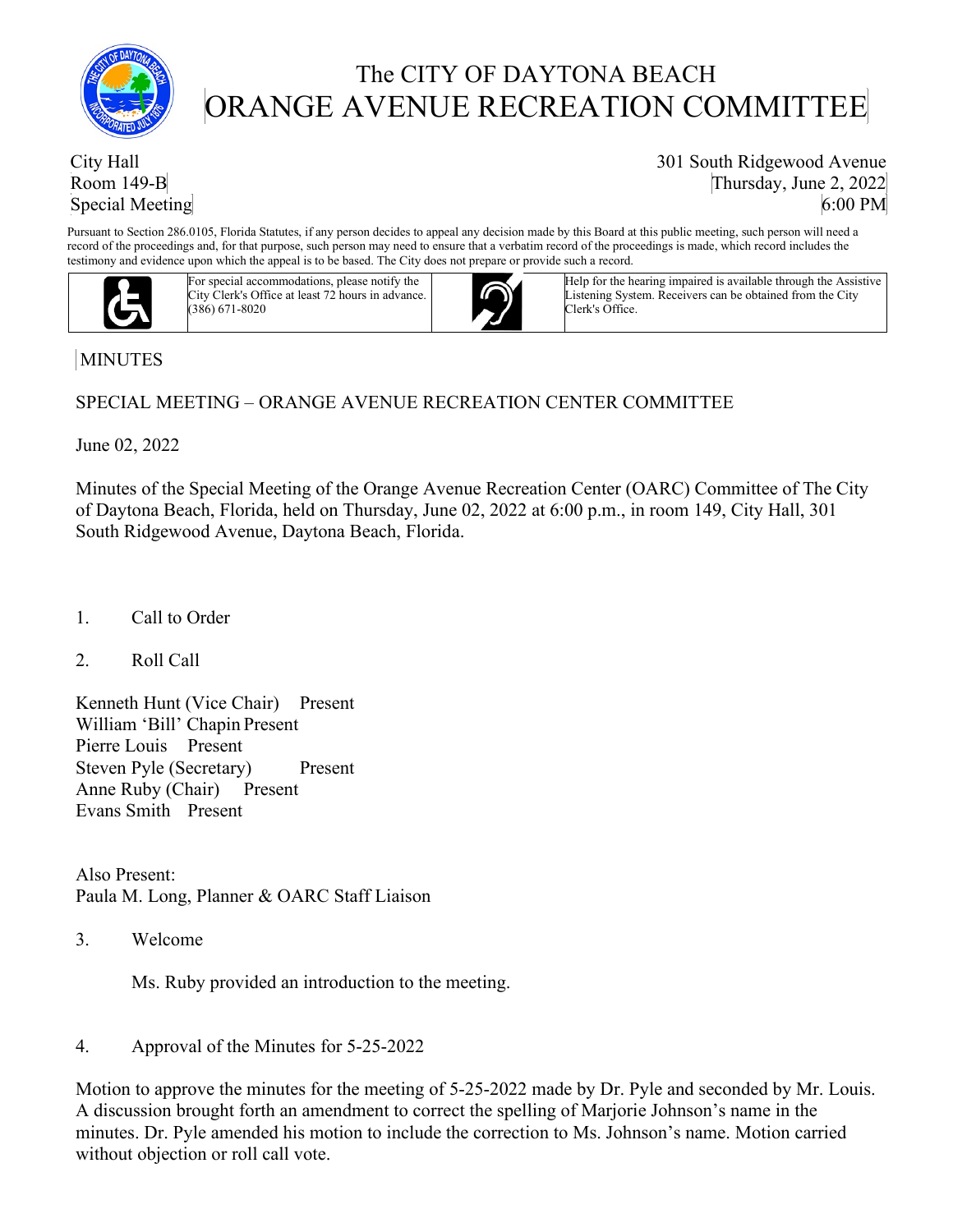#### 5. Approval of the Agenda

Motion to approve the agenda made by Mr. Louis and seconded by Dr. Pyle. Carried without objection or roll call vote.

## 6. Strategies for the next 3 meetings

Ms. Ruby started the discussion with developing questions for staff, such as Beth Lemke on grant prospects and Drew Driscoll on fire exits.

It was then discussed that the committee needed to hear each other's ideas before deciding the strategy for the next 3 meetings. Dr. Pyle made a motion to skip to item 7 in the agenda and return to item 6 once we've concluded item 7. Mr. Louis seconded the motion, and the motion was carried without objection or roll call vote

- 7. Committee Ideas/Submission Discussion
- a) Anne Ruby

Ms. Ruby suggested that the committee should attend the June 7th Downtown Redevelopment Board meeting at noon.

Ms. Ruby considered how grand funding is handled with potential public-private partnerships.

Ms. Ruby requested the committee be cognizant of the Sweetheart Trail (ST), and how it might be incorporated into plans for the OARC.

Ms. Ruby considered how the seawall might be rebuilt to make room for the ST.

Mr. Chapin added that enhancing the OARC and the area around it would make it an attractive passthrough, which enhances the ST substantially. Mr. Chapin also suggested we include ST enhancement as one of our goals.

Mr. Hunt added that there's a similar situation with an art museum in the Philadelphia area that has walkers and cyclers passing by and there's a place for water breaks, food, and entertainers. The OARC would tie in nicely with the ST by providing a nice stop with refreshments to the people passing by.

Ms. Ruby considered the creation of a video of the OARC to present for the next meeting.

Mr. Chapin said that once we come to decisions on the purposes of the OARC, he can develop a flythrough video.

Mr. Ruby wondered what the square footage is for areas of the OARC.

Mr. Chapin brought up his previous work on the OARC and his deep review of the two studies conducted by Allen Green and the City. To his mind, the study's costs, very clearly, far exceeded the real cost of fixing the OARC. He had a conversation with Mr. Green earlier today and asked him about the large differences in cost between his first and second assessments. Mr. Green said that they could not get the city to the tell them what they were going to do with the OARC, so, as responsible agents, they had to add a big number for the unknowns. Therefore, that number has nothing to do with what it would cost to bring the OARC up to code. Mr. Chapin said that he then asked Mr. Green if the cost today would be back to around their first assessment of \$250,000, and Mr. Green responded that it would have gone up just a little bit due to cost of living and goods going up. Mr. Chapin stressed that we must dispel the large numbers of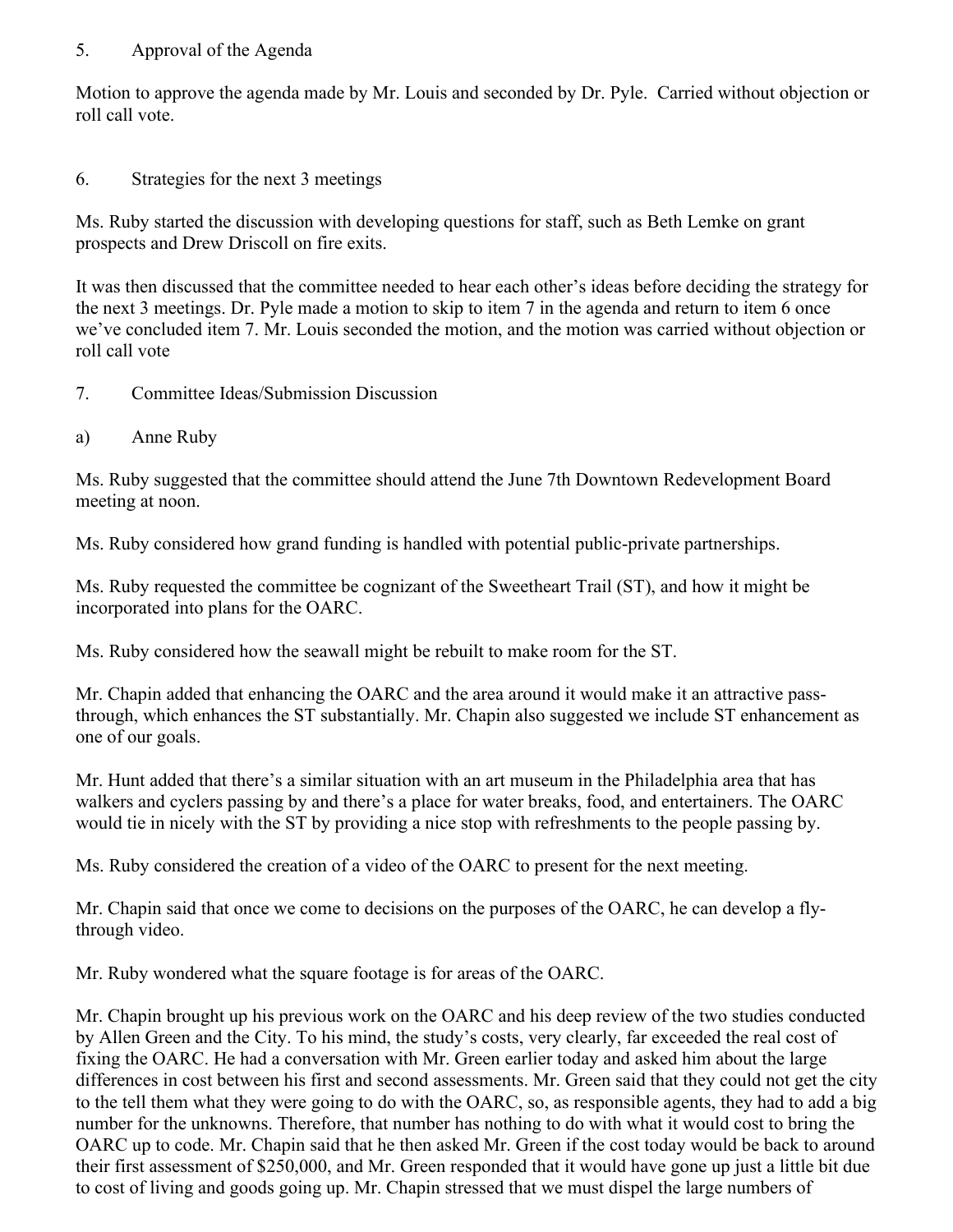\$2,000,000 or more that has been thrown around. Mr. Chapin also discussed the issue of mold with Mr. Green, who is a certified mold attenuator, and he said it would be an easy task of spraying hydrogen peroxide to kill the spores and then air condition the place; it would be something like \$10,000. In total, it would be around \$250,000 to bring the OARC to code, including mitigation of the mold issue. Mr. Chapin also brought up that there are nine big original windows, where the woodwork should be restored, save the glass, and put up \$6,000 worth of storm panels.

Ms. Ruby inquired about the percentages of square footage for different aspects of the OARC, such as bathrooms, stage, etc. Mr. Chapin said he could do that break down.

Ms. Ruby said that if we want to do a event space, we need to put in a kitchen. Mr. Chapin said that he has an idea for that.

Ms. Ruby said that she wants to save the ticket booth and perhaps use it to serve ice cream or let little kids play in it.

Ms. Ruby suggested an educational museum with interactive media that could be published online.

Concerning uses, Ms. Ruby said that she see's the OARC as a place for education, focusing on the WACs specifically, primarily through interactive digital media. Ms. Ruby would like some component of eating, such as a snack bar or restaurant. Ms. Ruby thinks we have a real gem here because it's historic and it still looks historic, and she doesn't want to mess with that too much. Perhaps the stage could be functional for local student groups.

Mr. Louis stressed the importance of safety, especially when considering including kids groups and the water nearby. Mr. Chapin added that we could run a fence along the waters edge.

Ms. Ruby included additional uses that she'd like to see, such as a senior activities center or any kind of leisure services.

Ms. Ruby added that the OARC would be an ideal meeting place for non-profits and municipal function meeting spaces.

b) Pierre Louis

Ms. Long reiterated the concerns conveyed by Deric C. Feacher, City Manager, in the first OARC committee meeting, of his mother needing to cross the road to get to the OARC. Ms. Ruby stated that Mr. Feacher had made a statement to her in the past that we can get signalized cross walks, senior activities, and people can walk across the street. Mr. Chapin conveyed a strong way to sell the solution to this problem by providing video and/or pictures of the flashing crosswalk on Granada in Ormond beach, which works like a charm.

Mr. Louis provided a handout with his brainstorming ideas including a Women in Service Event Center, primarily centered around the WACs, but could also support military and first responders, a 1940's style American Cafe, ROTC units, USO partnerships, a Histobot, which is a mobile robot that can quote historical points of the venue. The Histobot could be developed by robotics teams from local colleges.

Mr. Louis also provided various daily, monthly, and yearly events that the OARC could support in the handout.

For secondary uses, Mr. Louis noted that the OARC is across the street from the Tortugas and that the minor leagues don't have a hall of fame, which could be a potential use of the OARC.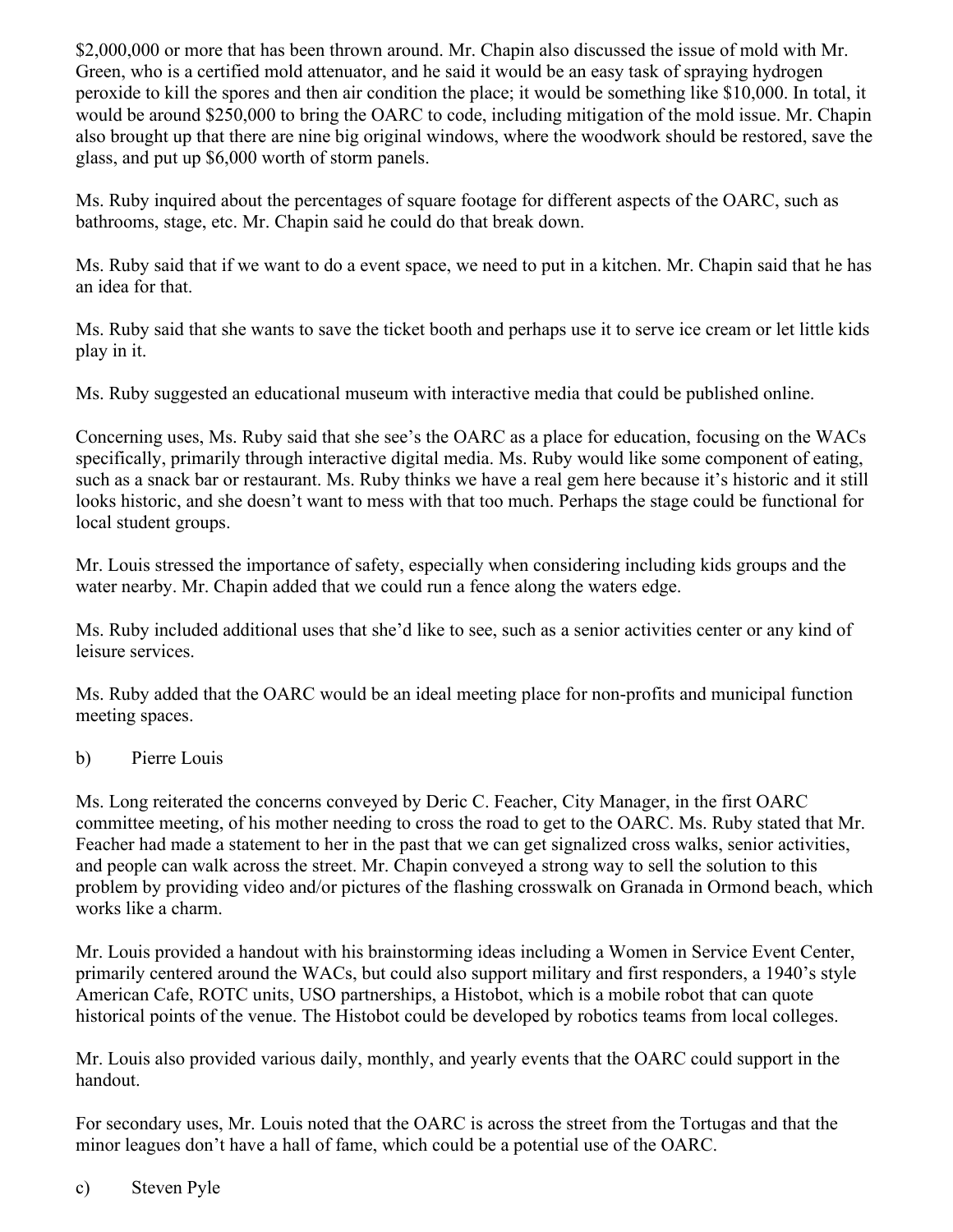Dr. Pyle discussed presentation slides provided to the committee. His inspiration for the presented ideas came from the presentation of Beth Lemke, Grant/Funding Liaison, at the previous meeting, where she indicated that expansion project grants are more competitive. Dr. Pyle suggested expanding the OARC with a foyer that had paintings of WAC Director Colonel Hobby, other military and local women of note, and interactive holographic displays. Dr. Pyle also suggested expanding to the south with a restaurant or snack bar overlooking the water. Dr. Pyle also suggested that we might be able to fit more parking on the east side of the building. For continuous events, Dr. Pyle suggested dance programs, theater programs, perhaps similar to the Icehouse in Mt. Dora, music programs, movie night, game night, and rented events. Revenue could be generated by the restaurant lease, tickets to music/dance/theater events, game night tournament entry, event rental, and donations.

Ms. Ruby brought up that Alan Green mentioned that the weakest part of the building is the east end, so perhaps we could expand on that end.

Ms. Long conveyed that Steven Bapp, Senior Planner & Historic Preservation Staff Liaison, could tell us if any kind of expansion would impact the historic designation of the OARC.

d) Bill Chapin

Mr. Chapin had a presentation with overhead renders of the OARC and a floor plan from his previous work. Much discussion was had over the renders and floor plan including the locations of a kitchen, storage, an air wall on the south side that could keep a restaurant separate or open up to include the whole OARC for banquet space, an external ramp to make the building more architecturally attention grabbing, and multiple locations for collapsible panels to display rotating exhibits.

Mr. Chapin considered that the city was about to commit about \$50,000 to tear it down, so that \$50,000 should go to the project because it's money the city won't have to spend.

e) Kenneth Hunt

Mr. Hunt supports an event space and the arts. The arts could be still art, music, and dance for all age groups. Mr. Hunt considered the restaurant piece being a huge piece, and supports the idea of it being indoor and outdoor. Mr. Hunt suggested having a huge jumbotron to advertise the activities of the OARC and the city, while drawing attention to the building. Mr. Hunt considered blending the WACs and Tortugas, or perhaps supporting various groups during each month.

f) Evans Smith

Mr. Smith is open to the ideas presented for the OARC, and is primarily concerned with selling the idea and making sure the building can pay its way.

Mr. Louis highlighted that the primary basis for the OARC is the WAC, and everything we do should branch off of that.

Ms. Ruby brought up the idea of building outdoor seating adjacent to the east end of the OARC.

Mr. Smith brought up the consideration of who are our customers and focusing on how our plan can make business sense for the commission.

Ms. Ruby considered having a nice outdoor place to get a cup of coffee could bring thousands of customers.

Mr. Louis brought up how paddle boarders launch right next to the OARC.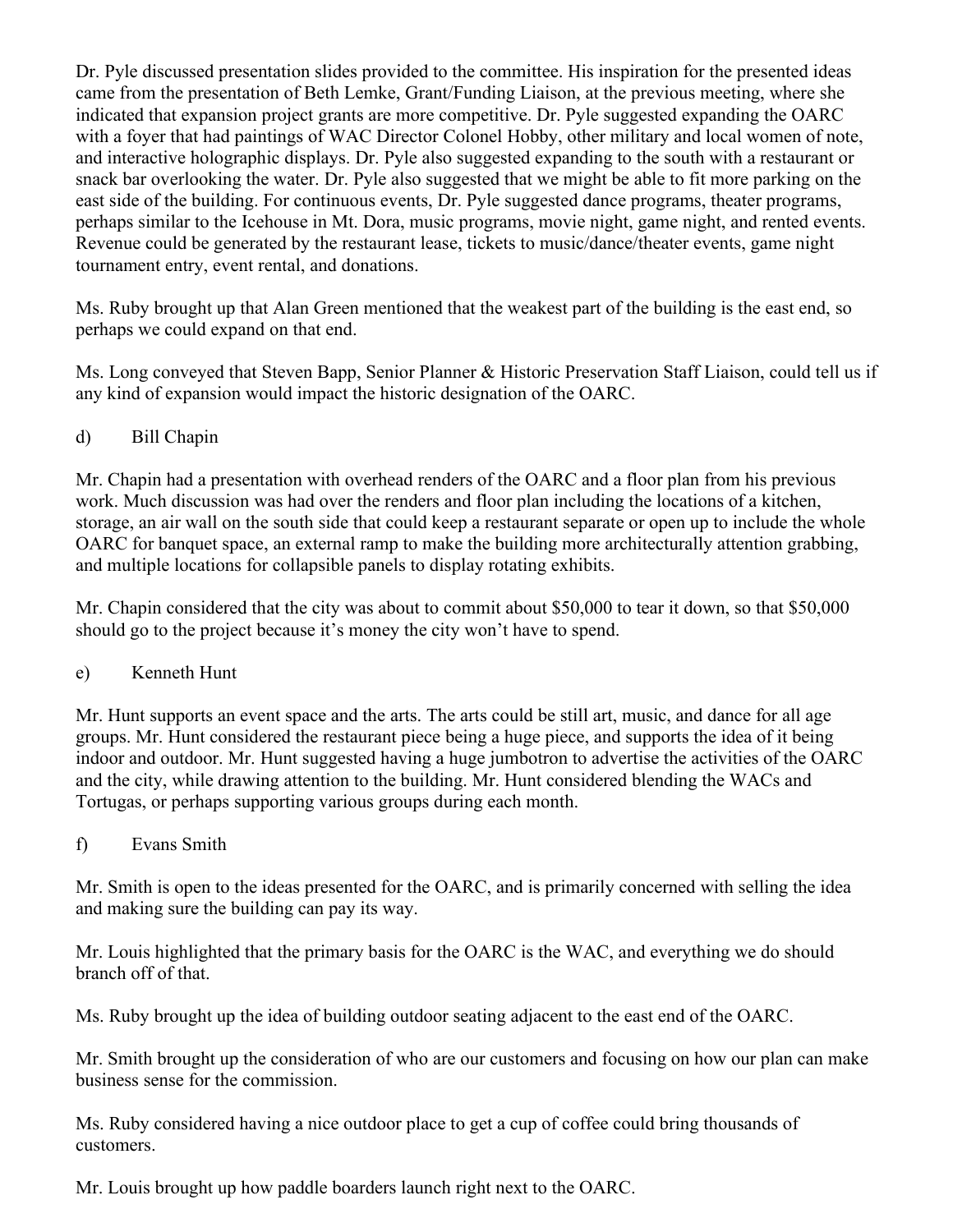Ms. Long brought up consideration of where the sweetheart trail could go.

Mr. Chapin brought up consideration of how a restaurateur could have a booming business leasing the small day-to-day space, and lease the event space as needed.

Mr. Luis brought up all the veterans services that meet monthly and have luncheons, which could provide a customer base to cater to. Ms. Ruby thinks there could be great symbiosis because the Veterans Museum doesn't have a great meeting space.

Mr. Hunt brought to consideration how we thought about handling traffic on the side road if we were to expand the building to the south for restaurant seating space. Ms. Ruby didn't want expansion to the south, but to the east where it's currently grass.

Mr. Hunt brought to consideration including food trucks to serve the OARC instead of the restaurant. Ms. Ruby thought it was good to have choices, but it's helpful for event catering to have a kitchen – no reason we can't do both.

There was discussion on Mr. Chapin's floor plans about where to have a quiet room for interactive exhibits, outdoor seating, and other items.

## 8. Strategies for the next 3 meetings

Ms. Long stressed that we've developed amazing activities, but we need to make them concise and in compliance with the Planned Development (PD). There are still regulations we need to comply with, so we need to get the activities to the staff that can determine our uses and regulations.

Mr. Chapin considered speaking with Commissioners one-on-one to help sell it before the vote.

Ms. Ruby considered for the next meeting, getting preliminary plans from Mr. Chapin and getting answers to our questions from staff.

Mr. Hunt considered speaking with the Commissioner that nominated us to help get them on board with the idea.

Mr. Chapin brought up meeting with Commissioners to figure out what they don't like about the idea.

Mr. Hunt brought up having another special meeting. Dr. Pyle suggested that we consider that at the next meeting.

Mr. Smith brought up that we have great ideas, but we need to make sure that we have funding, and the building can carry it's own way. Ms. Ruby brought up an example of a building on Dunlawton that someone bought, made a cute restaurant with no operator, and then found an operator.

Dr. Pyle brought up how the Ice House in Mt. Dora has been sustainable servicing only amateur theater. Ms. Ruby suggested researching if they're a non-profit, and how their funding model works; also, to consider how an operator would handle a restaurant, events, and then amateur theater on top.

Mr. Smith brought up his concerns about parking. Ms. Ruby wondered how many spaces were in the chamber parking lot. Mr. Chapin noted that there's about 20 spaces across Orange Ave. Ms. Ruby and Mr. Louis concurred that the chamber parking lot has about 20 spaces. Ms. Ruby noted that the building has a capacity of 300, and we're going to have to have people crossing the street; you cannot build an urban outdoor core by thinking everyone gets to park right in front of where they want to go; at some point,